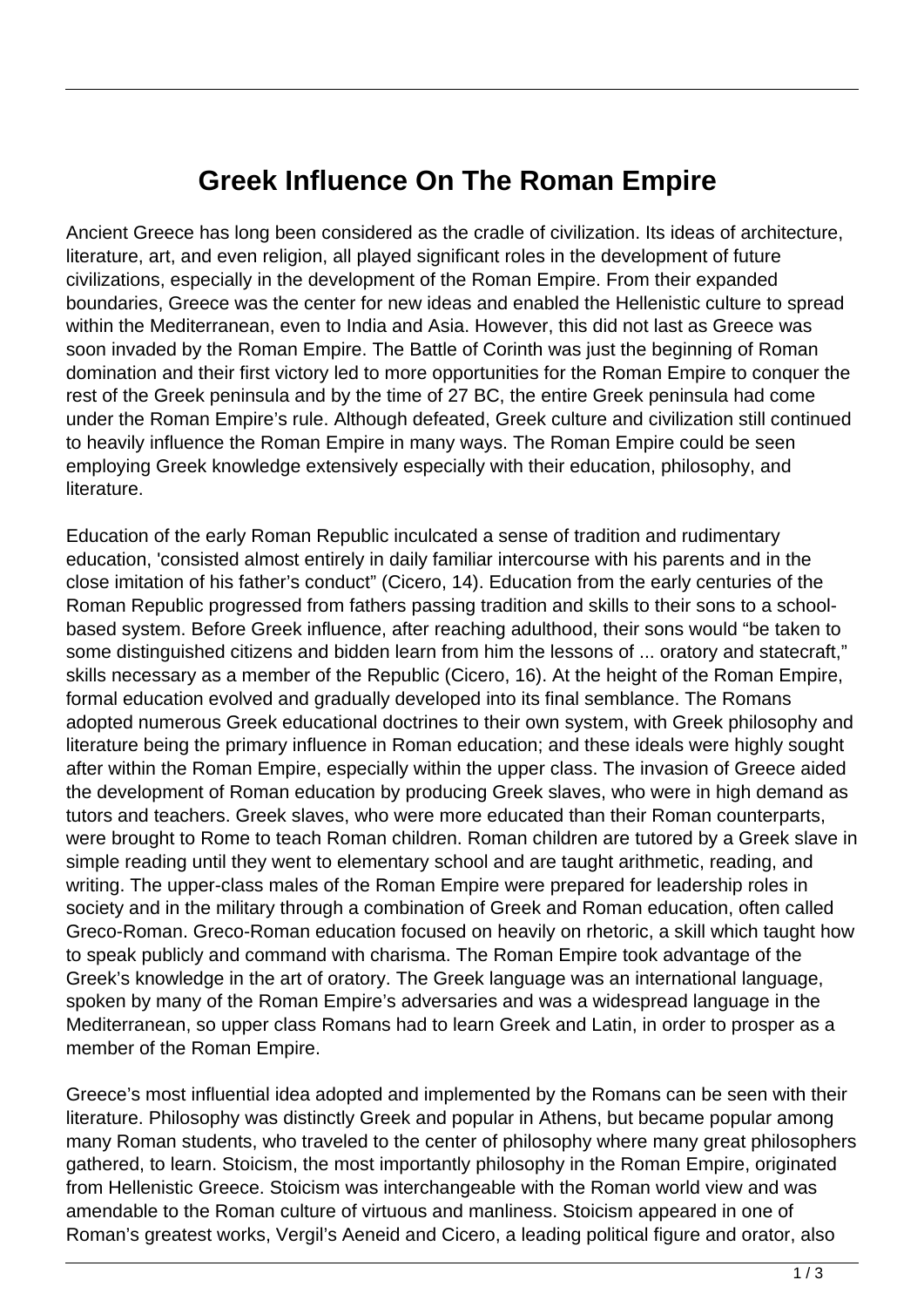drew inspiration from this philosophy. Vergil studied Epicurean for a brief time but turned to Stoic and "incorporated it in the twelve books of the Aeneid" (Smiley, 652). Marcus Tullius Cicero wanted to use philosophy to aid his political goals, but it was still an activity that Romans were not as interested in. Cicero was taught by many famous Greek philosophers and rhetoricians which led to the start of his political career. To use philosophy to his advantage, Cicero "freely translated [Greek philosophical works] into Latin" (Smiley, 650). Cicero also popularized primary Greek philosophical schools at the time: Academic Skeptics, Stoics, and Epicureans, but his works was mostly derived from the Academy, established by Plato. A wellknown Greek philosopher, Socrates, can be placed at the origin of skepticism while Plato and Aristotle expanded upon it, giving new vigor to skepticism, "arguing against the opinions of all men" (Cicero, 30). Cicero embraced this philosophy, seeing as he was a lawyer, he needed to see both sides of an argument without bias to argue effectively. Also, as a politician, Cicero would need a degree of flexibility to speak and act on behalf of the people he is representing. Cicero also urges the upper-class Romans to adopt stoicism, as he understood it had the most virtuous and divine reason for how Romans should live. Cicero did not fully agree with the Epicurean philosophy as he thought it taught a "shameless pursuit of superficial pleasure" (Cicero, 33). However, the philosophy advocates for pleasure by withdrawing from public life and politics, although which is the opposite of what Cicero wants Roman citizens to do. Cicero's contemporary, Titus Lucretius Carus, author of the philosophical epic De Rerum Natura, was heavily influenced by the philosophy of the Epicurean world view. The theme falls in "some form of contemplation as the true path to enlightenment" (Lucretius, 106). Greek philosophy gave the Roman something to think about during the turmoil and wars that broke out. The philosophical ideas gave the Romans peace of mind and comfort, due to what the philosophies embody.

Another one of Greece's influential ideas adopted by the Roman Empire is their drama literature, and music. Greek literature served as an example for the Roman Empire, which "suggested themes for treatment... inspired new desires" within the Roman Empire (Wedeck, 195). Roman writers easily copied Greek classical themes, even translating many notable Greek plays into Latin. Plautus and Terence, well known Roman writers, used many Hellenistic aspects in their work and plays. In addition, Publius Vergilius Maro's literary works heavily relied on Hellenistic influence as well. Virgil's most famous work, the Aeneid, took inspiration from Homer's Iliad and Odyssey, copying the poetic lines consisting of six metrical feet, with two syllables each foot; twelve book division; and the use of epithets. Virgil's Aeneid, tells the founding story of Rome from the city of Troy, following the battle of Troy, whereas described to be fallen in Homer's Iliad. Virgil also employs similar symbolism as Homer did in his books as well. The Aeneid was meant as a work to rival the Iliad. Roman drama and music were also influenced by Greek aspects. Dramas drew up themes from both Greek and Roman history. Theatre was usually dedicated to their gods, the Roman Empire for example, dedicated their first plays and festivals to Jupiter. Greeks also influenced Roman theatre through a Greek traveling art, miming, using masked performers that danced and joked through improvisation. The Romans also incorporated Greek comedy and perfected to fit large audiences in places like the Amphitheatre or the Colosseum. The Romans also added their own forms of musical accompaniment to dialogues, which added complication and depth to the plot. Greek art, in the forms of statues and paintings influenced the Romans as well. During the time of war in Greece, sculptors grew out of the Hellenistic style that the Romans encountered during their invasion. Hellenistic style statues commissioned afterwards are copies of the Greek original made by Romans and placed in public building or even private homes. In early Roman history, Romans replicated many Greek statues, but throughout time, they began to incorporate "unpleasant